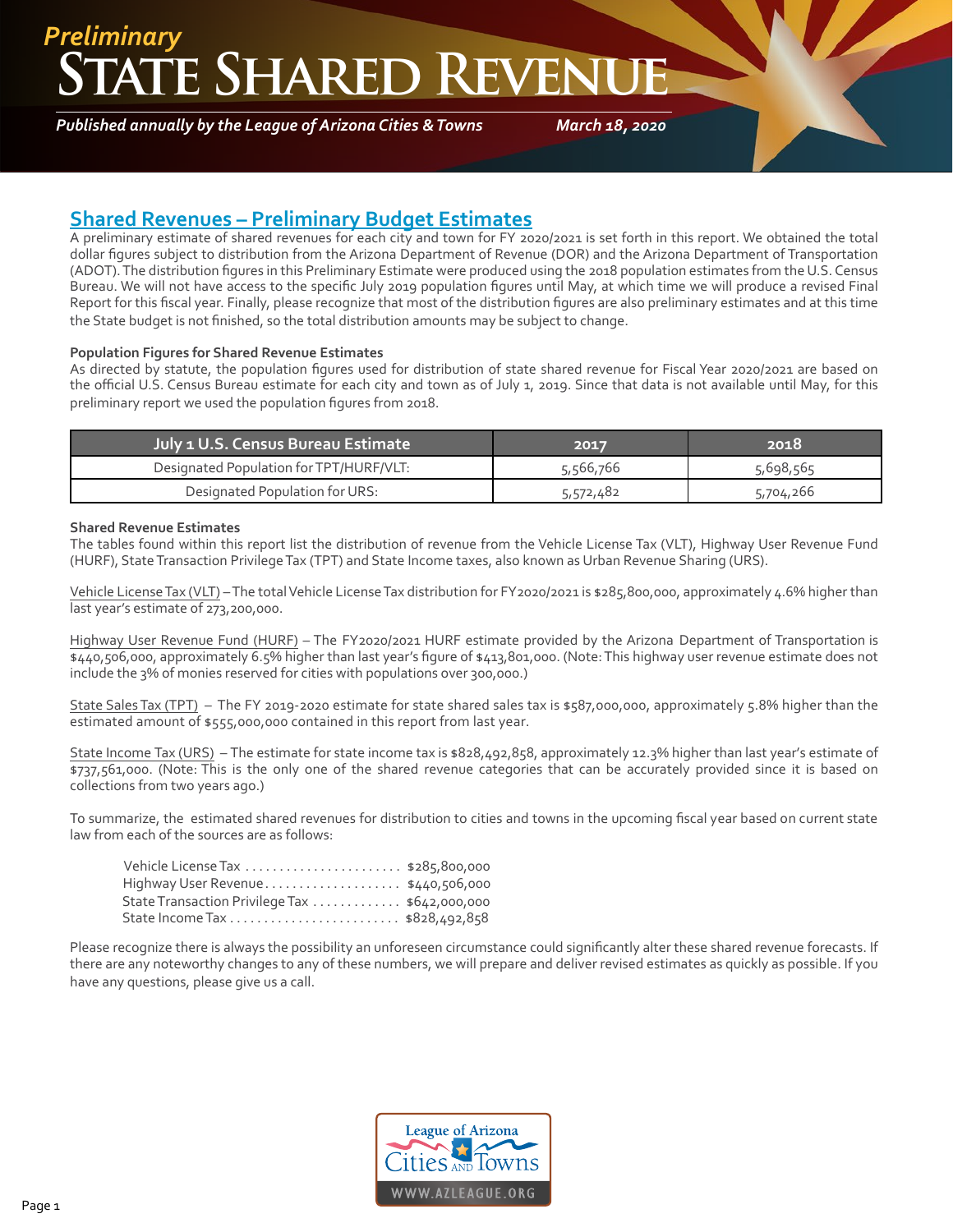## **State Shared Revenue** *Preliminary*

*Published annually by the League of Arizona Cities & Towns*

*March 18, 2020*

| <b>CITY/TOWN</b>        | 2018 Population | <b>VLT</b>   | <b>HURF</b>  | <b>SALES TAX</b> | <b>INCOME TAX</b> |
|-------------------------|-----------------|--------------|--------------|------------------|-------------------|
| <b>APACHE JUNCTION</b>  | 41,739          | \$2,732,959  | \$3,479,658  | \$4,702,313      | \$6,062,211       |
| <b>AVONDALE</b>         | 85,835          | \$4,007,830  | \$6,051,457  | \$9,670,166      | \$12,466,755      |
| <b>BENSON</b>           | 4,873           | \$279,253    | \$452,256    | \$548,992        | \$707,759         |
| <b>BISBEE</b>           | 5,209           | \$298,508    | \$483,440    | \$586,846        | \$756,560         |
| <b>BUCKEYE</b>          | 74,370          | \$3,472,503  | \$5,243,163  | \$8,378,520      | \$10,801,567      |
| <b>BULLHEAD CITY</b>    | 40,421          | \$2,961,627  | \$4,199,277  | \$4,553,827      | \$5,870,783       |
| <b>CAMP VERDE</b>       | 11,239          | \$851,697    | \$1,011,532  | \$1,266,185      | \$1,632,363       |
| CAREFREE                | 3,876           | \$180,979    | \$273,262    | \$436,670        | \$562,954         |
| <b>CASA GRANDE</b>      | 57,232          | \$3,747,400  | \$4,771,264  | \$6,447,754      | \$8,312,429       |
| <b>CAVE CREEK</b>       | 5,760           | \$268,947    | \$406,086    | \$648,921        | \$836,588         |
| <b>CHANDLER</b>         | 257,165         | \$12,007,613 | \$18,130,402 | \$28,972,194     | \$37,350,882      |
| <b>CHINO VALLEY</b>     | 12,003          | \$909,594    | \$1,080,293  | \$1,352,257      | \$1,743,327       |
| CLARKDALE               | 4,393           | \$332,904    | \$395,379    | \$494,915        | \$638,043         |
| <b>CLIFTON</b>          | 3,700           | \$386,225    | \$411,921    | \$416,842        | \$537,391         |
| <b>COLORADO CITY</b>    | 4,857           | \$355,870    | \$504,586    | \$547,189        | \$705,435         |
| <b>COOLIDGE</b>         | 12,993          | \$850,747    | \$1,083,188  | \$1,463,791      | \$1,887,115       |
| <b>COTTONWOOD</b>       | 12,199          | \$924,447    | \$1,097,934  | \$1,374,339      | \$1,771,794       |
| DEWEY-HUMBOLDT          | 4,106           | \$311,155    | \$369,548    | \$462,582        | \$596,359         |
| <b>DOUGLAS</b>          | 15,978          | \$915,639    | \$1,482,895  | \$1,800,081      | \$2,320,659       |
| <b>DUNCAN</b>           | 789             | \$82,360     | \$87,839     | \$88,889         | \$217,861         |
| <b>EAGAR</b>            | 4,899           | \$371,119    | \$1,180,717  | \$551,921        | \$711,535         |
| <b>EL MIRAGE</b>        | 35,670          | \$1,665,513  | \$2,514,772  | \$4,018,580      | \$5,180,744       |
| <b>ELOY</b>             | 19,391          | \$1,269,671  | \$1,616,571  | \$2,184,589      | \$2,816,367       |
| <b>FLAGSTAFF</b>        | 73,964          | \$3,956,763  | \$9,361,458  | \$8,332,780      | \$10,742,600      |
| <b>FLORENCE</b>         | 27,061          | \$1,771,883  | \$2,255,996  | \$3,048,691      | \$3,930,365       |
| <b>FOUNTAIN HILLS</b>   | 24,987          | \$1,166,699  | \$1,761,610  | \$2,815,034      | \$3,629,135       |
| <b>FREDONIA</b>         | 1,300           | \$69,545     | \$164,538    | \$146,458        | \$217,861         |
| <b>GILA BEND</b>        | 2,094           | \$97,774     | \$147,629    | \$235,910        | \$304,134         |
| <b>GILBERT</b>          | 248,279         | \$11,592,706 | \$17,503,930 | \$27,971,098     | \$36,060,271      |
| <b>GLENDALE</b>         | 250,702         | \$11,705,841 | \$17,674,754 | \$28,244,073     | \$36,412,190      |
| <b>GLOBE</b>            | 7,346           | \$554,198    | \$863,481    | \$827,600        | \$1,066,940       |
| <b>GOODYEAR</b>         | 82,835          | \$3,867,753  | \$5,839,954  | \$9,332,186      | \$12,031,032      |
| <b>GUADALUPE</b>        | 6,597           | \$308,029    | \$465,095    | \$743,218        | \$958,154         |
| <b>HAYDEN</b>           | 633             | \$47,755     | \$74,406     | \$71,314         | \$217,861         |
| <b>HOLBROOK</b>         | 5,093           | \$376,040    | \$793,250    | \$573,777        | \$739,712         |
| <b>HUACHUCA CITY</b>    | 1,738           | \$99,598     | \$161,301    | \$195,803        | \$252,429         |
| <b>JEROME</b>           | 457             | \$34,632     | \$41,131     | \$51,486         | \$217,861         |
| <b>KEARNY</b>           | 2,145           | \$140,449    | \$178,822    | \$241,656        | \$311,542         |
| <b>KINGMAN</b>          | 30,314          | \$2,221,092  | \$3,149,276  | \$3,415,173      | \$4,402,833       |
| <b>LAKE HAVASU CITY</b> | 55,090          | \$4,036,418  | \$5,723,218  | \$6,206,436      | \$8,001,322       |
| LITCHFIELD PARK         | 6,310           | \$294,628    | \$444,862    | \$710,884        | \$916,470         |
| <b>MAMMOTH</b>          | 1,650           | \$108,038    | \$137,556    | \$185,889        | \$239,648         |
| MARANA                  | 47,007          | \$2,346,887  | \$3,893,214  | \$5,295,806      | \$6,827,340       |
| <b>MARICOPA</b>         | 50,024          | \$3,275,439  | \$4,170,354  | \$5,635,701      | \$7,265,532       |
| MESA                    | 508,958         | \$23,764,396 | \$35,882,072 | \$57,339,179     | \$73,921,530      |
| MIAMI                   | 1,774           | \$133,834    | \$208,524    | \$199,859        | \$257,657         |